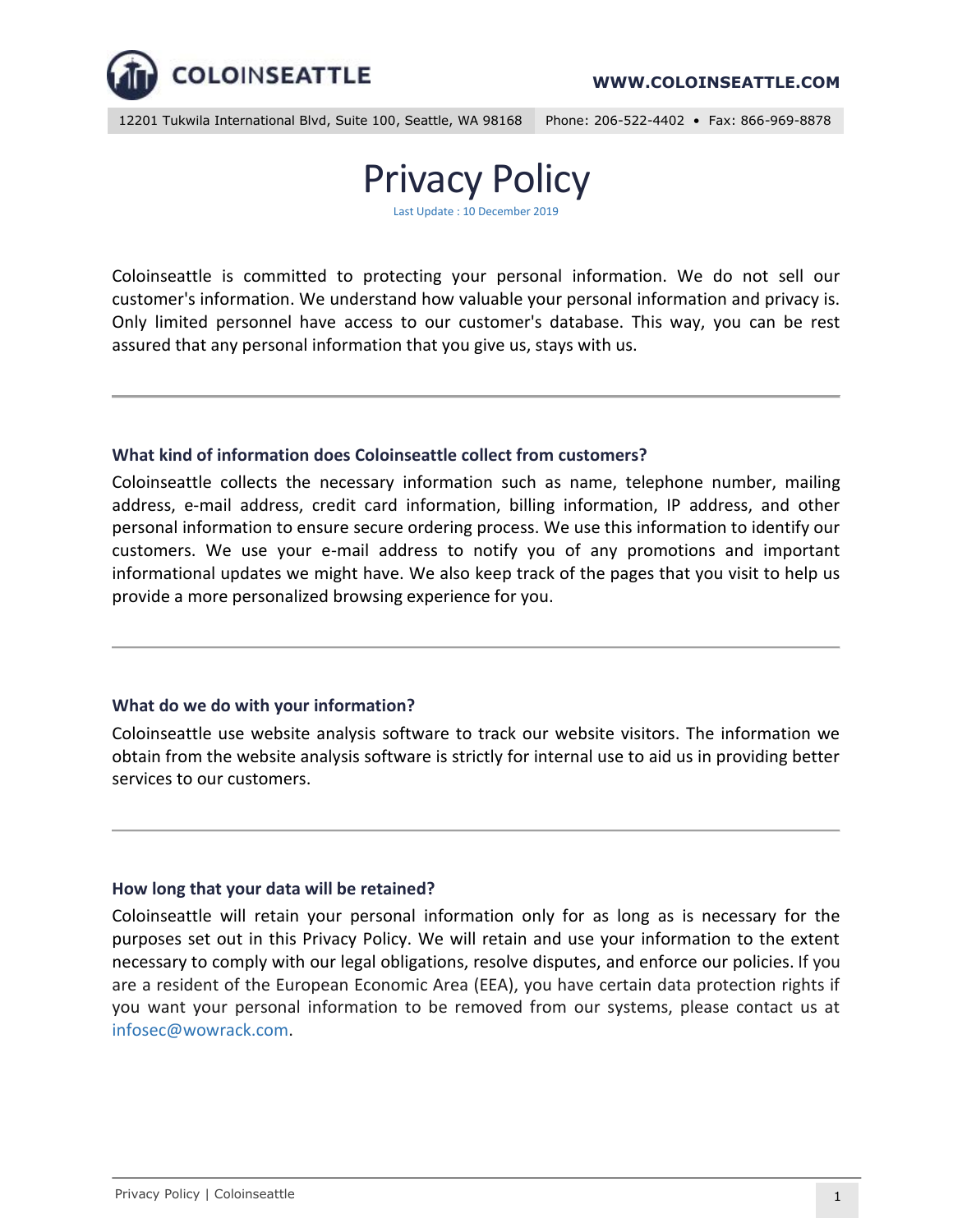

12201 Tukwila International Blvd, Suite 100, Seattle, WA 98168 Phone: 206-522-4402 • Fax: 866-969-8878

## **Does Coloinseattle sell your information to other party?**

No. Your personal information will never be sold to any third parties.

#### **What is Cookies?**

A cookie is a small data text file, which a Web site stores on your computer's hard drive (if your Web browser permits) that can later be retrieved to identify you. The information we collect is gathered to ensure secure ordering process and to provide better web browsing experiences.

# **Will I receive any e-mail regarding Coloinseattle product promotions?**

You will receive product promotional e-mail ONLY if you want to receive them. We provide a check box in our order form that asks customer if they want to receive such e-mail. If in any case you want to unsubscribe the product promotion e-mail, you can do so by replying to our email with the subject line containing REMOVE. We highly value your data. We use the latest encryption technology and Secure Socket Layer (SSL) in all transactions where customers' information is involved. We keep customer's information in a separate secure server behind our firewall. This way you never have to worry about your information being compromised. Only a limited number of customer service, sales and accounting and technical personnel have access to your information. To ensure that you have the highest protection available, please download the latest version of Microsoft Internet Explorer or Netscape Communicator.

### **Will Coloinseattle ever change how customers' information is going to be used?**

If and when Coloinseattle plan to change how customer information is going to be used, we will notify our customer by posting notice of the change in this site.